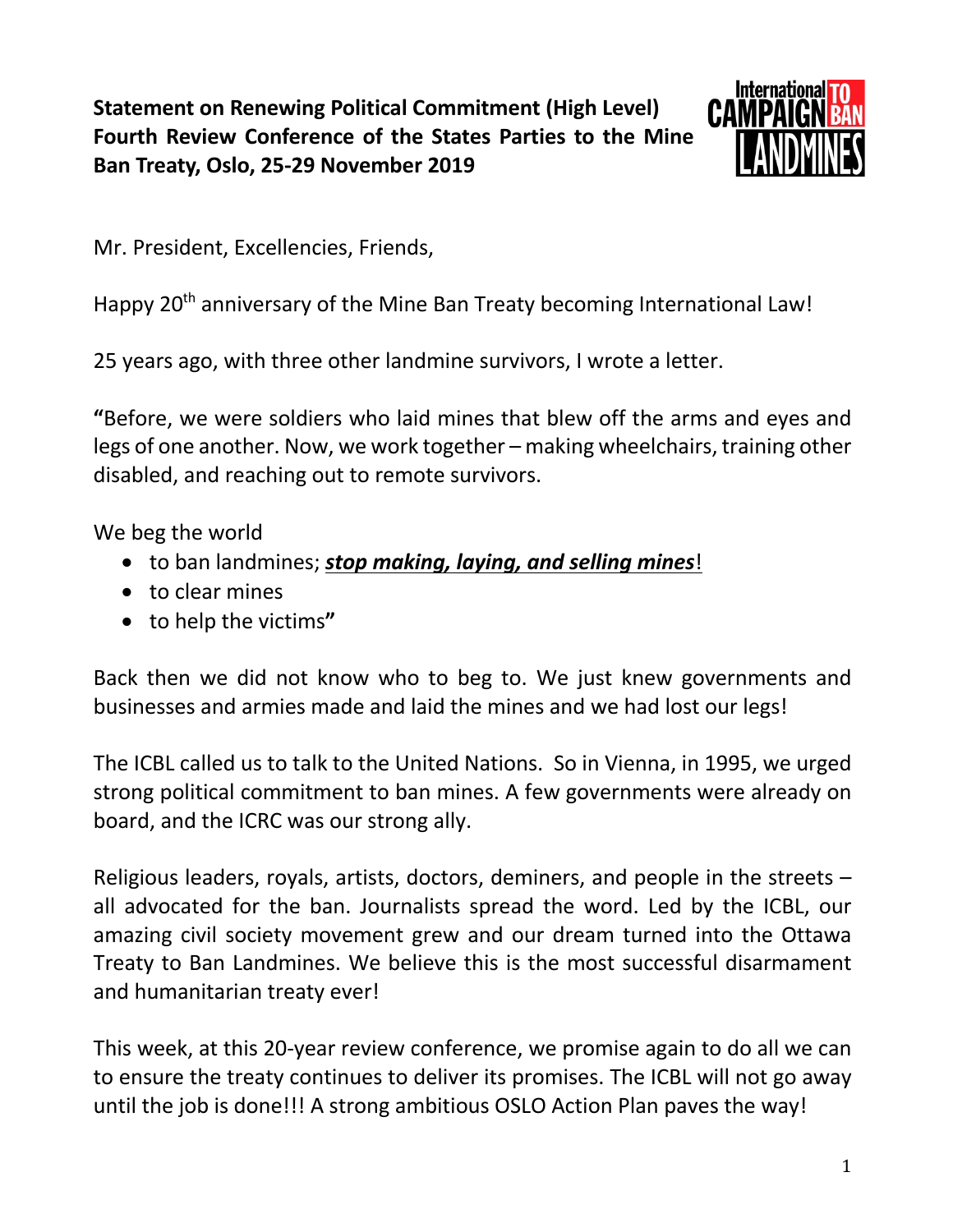We cannot do it alone. The outstanding alliance created between civil society, States Parties, the ICRC, and the UN to forge the Ottawa Treaty must stand firm until the job is done.

Today, we urge you to

- Commit to the implementation of a robust OSLO Action Plan that moves firmly to the 2025 completion goal;
- Set up good machinery to deal with implementation and compliance issues and facilitate effective actions on the ground;
- Remember the three pillars of the Treaty  $-$  the universal ban, land clearance, and quality of life and rights for affected people;

Our Landmine Monitor Team has issued a comprehensive report on the state of the Treaty every year since 1999. This year, it tells us some good news:

- The stigma against landmines remains strong
- Global funding for mine action is at one of the highest levels
- Some thirty States Parties have completed clearance since the Mine Ban Treaty entered into force in 1999
- Survivors have played important roles in assisting their peers.

But there is also alarming news:

- Last year, close to 7000 people were killed or injured by landmines, including improvised mines! This is almost twice as many as before the Maputo Review Conference! Some 20 casualties per day! **Imagine if your child is one of those 20!**
- Landmines continue to be used by the government of Myanmar, and by non-state armed groups in at least five countries (Afghanistan, Myanmar, Nigeria, Pakistan, and Yemen)
- The pace of land clearance is still too slow globally states cleared fiftyfive  $km^2$  less than what was estimated. No single state completed clearance in 2018 and most affected states are not on track to meet their current clearance deadlines
- The need for assisting victims remains great. Services for survivors in remote areas are often inadequate, inaccessible, or non-existent.